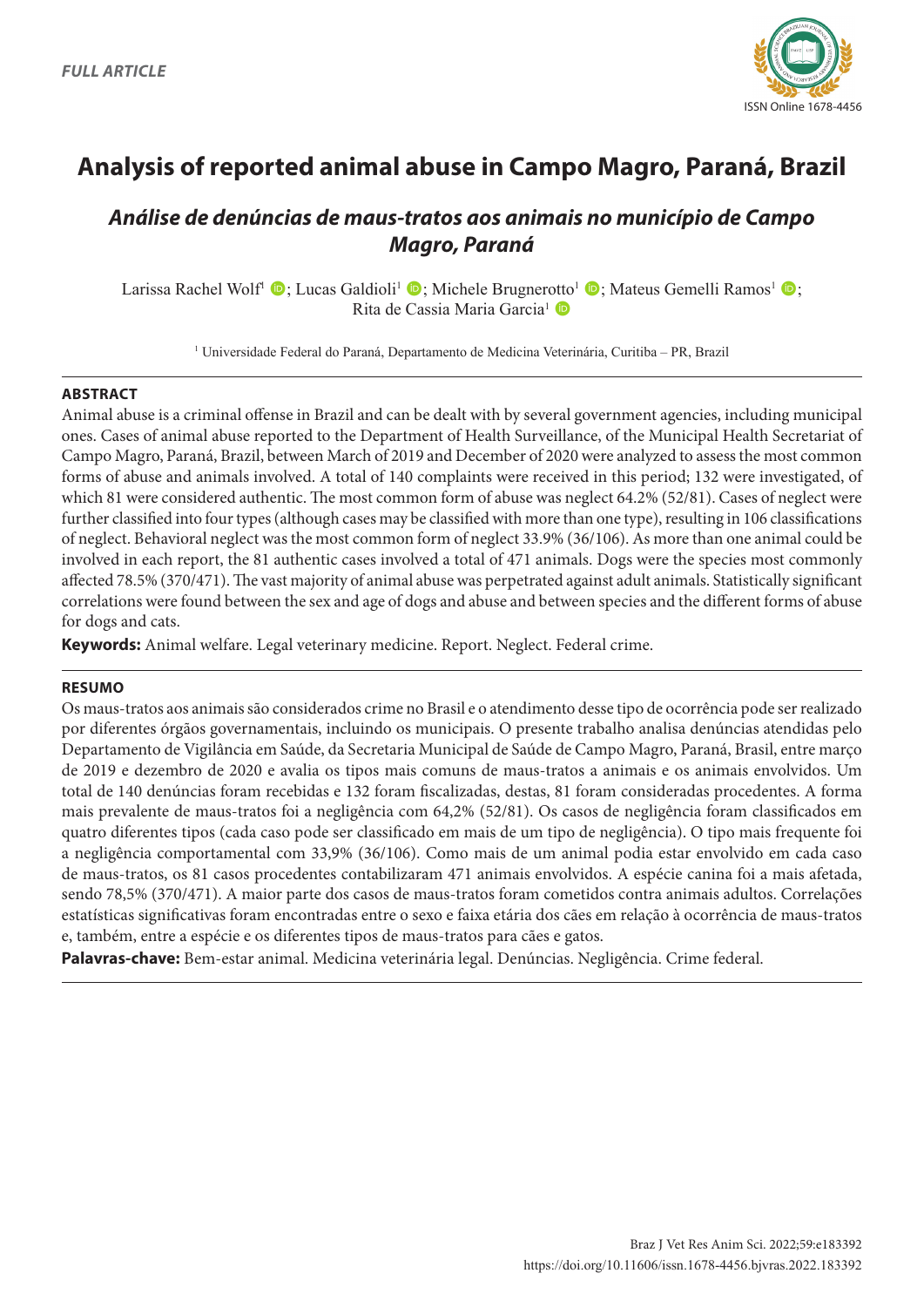**Correspondence to:** Larissa Rachel Wolf Universidade Federal do Paraná, Departamento de Medicina Veterinária Rua dos Funcionários, 1540 CEP: 80035-050, Curitiba – PR, Brazil e-mail: larissarwolf@hotmail.com

Received: March 21, 2021 Approved: October 14, 2021

**How to cite:** Wolf LR, Galdioli L, Brugnerotto M, Ramos MG, Garcia RCM. Analysis of reported animal abuse in Campo Magro, Paraná, Brazil. Braz J Vet Res Anim Sci. 2022;59:e183392. https://doi.org/10.11606/issn.1678-4456. bjvras.2022.183392

# **Introduction**

Companion animals increasingly form part of family life, bringing mutual benefits to both pets and owners (Faraco, 2008; Friedmann & Son, 2009). A positive relationship between people and animals improves the mental, social, and psychological health of people, and can improve the quality of life of the animals if they receive good care (Friedmann & Son, 2009). But if the human-animal bond is weak, animals may be neglected or subjected to violence or cruelty (Hammerschmidt & Molento, 2012, 2014; Nathanson, 2009).

Violence against animals is of increasing concern in Brazil. It may be influenced by cultural, moral, socioeconomic, and psychological factors of the perpetrators (Monsalve et al., 2017). Violence against animals has been reported around the globe and cases are complex, multifaceted, and underreported. The scarcity of research publications reflects the ignorance of its real prevalence (McMillan et al., 2015).

Abuse can be divided into four basic types: physical abuse (non-accidental trauma), which includes physical actions such as kicking, punching, throwing, beating, burning, drowning, choking, administering drugs or poisons; sexual abuse (characterized by any use of an animal for sexual gratification); emotional abuse (characterized by threats or threatening behavior, such as verbal harassment); and neglect (characterized by failure to provide the basic needs of life, physical and/or emotional, for example, food, shelter, medical or veterinary care, and affection) (Munro and Munro, 2008). Neglect is the most commonly reported form of mistreatment of animals worldwide (Hammerschmidt & Molento, 2012; Monsalve et al., 2017).

In Brazil, there is specific legislation to protect animals from mistreatment (Brasil, 1998). Federal Law 9.605/98 provides criminal and administrative sanctions for harmful conduct and activities detrimental to the environment and makes other provisions, in Chapter V, for "Crimes Against the Environment", in Section I, which defines "Crimes Against Fauna", Article 32, as: "*Practicing an act of abuse, mistreatment, injury or mutilation of wild, domestic or domesticated, native or exotic animals: Penalty - detention, from three months to a year, and a fine*".

Professionals trained in animal welfare play an important role in the identification of situations that characterize abuse against animals (Hammerschmidt & Molento, 2012). Studies have shown the importance of teaching veterinary students about veterinary forensics and animal welfare and training them to understand and identify the connection between animal abuse and interpersonal violence (Monsalve et al., 2019). Professionals who investigate animal abuse also have the opportunity to detect vulnerability in families and so enable interventions (Monsalve et al., 2017). Through the education and guidance of owners, further problems may be prevented (Sherman & Serpell, 2008), reducing the consequences of damage to physical and psychological health in people and animals, and the levels of violence in society (Benetato et al., 2011).

Investigation of reports of animal abuse varies around the world. In many countries, these investigations are not necessarily carried out by veterinarians. Expertise in animal welfare is needed to make a technical assessment of welfare in cases of abuse, which is important when making decisions concerning crimes against animals, especially when an expert report is required (Hammerschmidt & Molento, 2012).

Recent Brazilian studies in the area of law classify animals as subject holders of legal rights (Ataide, 2018; Dias, 2006). In that sense, public policies legitimize new ethical and political configurations in which animals demand protection and have their rights guaranteed as part of the State's responsibility (Menezes, 2015). More studies of animal abuse are required to guide public policies for animal protection.

This study aims to evaluate and classify cases of animal abuse in the municipality of Campo Magro, Paraná, and to identify which species are most at risk from abuse.

#### **Materials and Methods**

The study was a retrospective analysis of reports of animal abuse, received and considered by the Department of Health Surveillance, of the Municipal Health Secretariat of Campo Magro, Paraná, Brazil, between March 2019 and December 2020.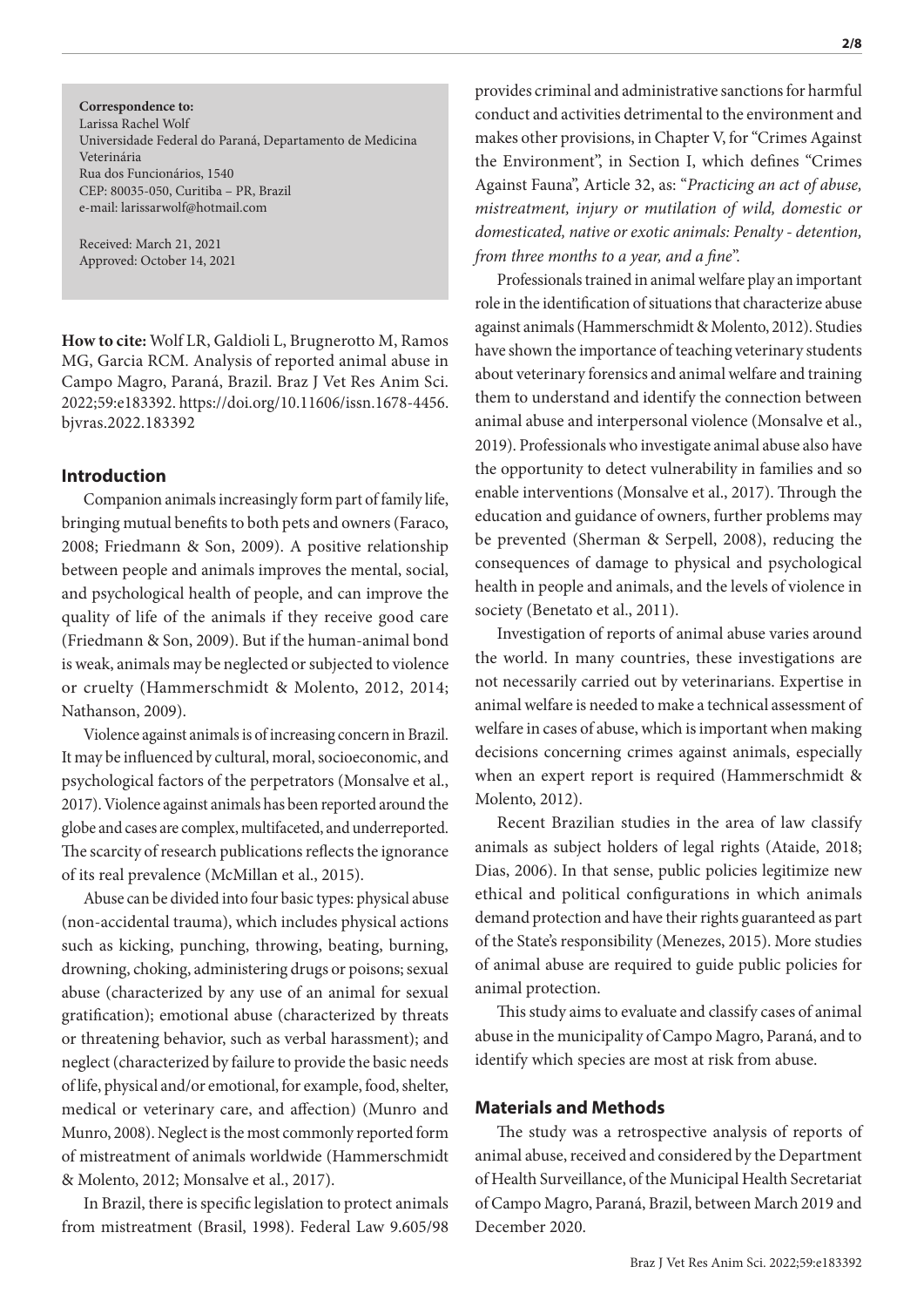Campo Magro is a municipality in Paraná, located northwest of the Metropolitan Region of Curitiba, situated 19 km from the capital. Its population was estimated for the year 2021 at 30,151 inhabitants (Instituto Brasileiro de Geografia e Estatística, 2021), while the population of dogs and cats in the municipality has never been estimated by the census. Its demographic density is 90.22 hab/km2 (Instituto Brasileiro de Geografia e Estatística, 2010), being a predominantly rural municipality, with 263 km<sup>2</sup> of area, of which, 28 km<sup>2</sup> is an urban area and 230 km<sup>2</sup> rural area.

All reports were analyzed and classified as authentic, inconclusive, or non-authentic. They were further classified, according to the "Protocol for Expert Report on Animal Welfare in Case of Companion Animal Cruelty Suspicion" (Hammerschmidt & Molento, 2014) as neglect, abandonment (on public roads or in uninhabited property), non-accidental injury, hoarding, and unsupervised access to the street. The cases of neglect were also classified as nutritional, comfort, health, or behavioral neglect and each case could have more than one classification.

Data from the abused animals were also analyzed according to species, sex, and age group. Species were classified as: dogs (*Canis lupus familiaris*), cats (*Felis catus*), horses (*Equus ferus caballus),* birds – chickens, ducks, gooses, and turkeys *(Gallus gallus domesticus, Anas platyrhynchos domesticus, Anser anser domesticus,* and *Meleagris gallopavo*), wild animals - cockatiels, guinea pigs and budgerigars (*Nymphicus hollandicus, Cavia porcellus,* and *Melopsittacus undulatus*), and others (animals in small numbers) - sheep, cattle, pigs and rabbits (*Ovis aries, Bos taurus, Sus scrofa domesticus,* and *Oryctolagus cuniculus domesticus*). Age groups were defined as young animals (< 1 year old), adults (between 1 and 8 years), and elderly (> 8 years) (Baranyiová et al., 2004).

The chi-square test for homogeneity was performed to compare the groups: species and sex and species and age, concerning the incidence of abuse, and to compare the group species and type of abuse. Analyses were conducted using R (R Core Team, 2021), considering p < 0.05 as significant.

#### **Results and Discussion**

During the study period, the Department of Health Surveillance of Campo Magro received 140 reports. Of these, 132 were investigated. The program for monitoring complaints of animal abuse was only recently introduced, at the beginning of 2019, so its existence is not yet widely known by the population in the municipality.

Of the reports, 60% (84/140) were investigated and concluded, 27.1% (38/140) were investigated and required reinspection, 7.1% (10/140) required continuous monitoring, and 5.7% (8/140) had not yet been investigated (Table 1). Of the 132 reports inspected, 61.4% (81/132) were considered authentic, 18.2% (24/132) inconclusive, and 20.4% (27/132) non-authentic. Most of the cases classified as inconclusive were those in which the inspection team went to the reported address on more than one occasion but could not find the person responsible for the animal, so they were unable to investigate the claim. The cases classified as non-authentic were those where no evidence of abuse was found.

As more than one animal could be involved in each report of abuse, the 81authentic cases included a total of 471 animals. The distribution of animals by species group, sex, and age group are shown in Table 2.

Dogs were by far the most common victim of abuse, 78.5% (370/471) of all animals, followed by cats (60/471). This confirms the findings of a previous study that identified dogs as the most commonly abused animal, followed by cats, and other animals (birds, wildlife, horses, farm animals) (Luke & Arluke, 1997). But other studies have suggested that cats are the animals of choice for abuse practices, finding a higher occurrence of mistreatment in cats, proportional to population size, than in dogs (Marlet & Maiorka, 2010). The higher number of dogs involved in abuse cases in the present study can be explained by the fact that they are the most popular companion animals in Brazil. Unfortunately, there is no information on the size of the animal population in the municipality of Campo Magro, so this was not considered in the analysis. In addition, since cats exhibit nocturnal and roaming behavior, have easy street access, and tend to

Table 1 – Distribution of reports investigated by the Health Surveillance, of the Municipal Health Secretariat of Campo Magro, Paraná, Brazil, between March 2019 and December 2020, by status and authenticity – Campo Magro, PR (March 2021)

| Report status/<br>authenticity   | N   | N%     |
|----------------------------------|-----|--------|
| <b>Concluded</b>                 | 84  | 60.00% |
| Inconclusive                     | 16  | 11.42% |
| Non authentic                    | 27  | 19.28% |
| Authentic                        | 41  | 29.28% |
| <b>Waiting for</b>               | 38  | 27.14% |
| reinspection                     |     |        |
| Inconclusive                     | 7   | 5.00%  |
| Authentic                        | 31  | 22.14% |
| <b>Continuous</b>                | 10  | 7.14%  |
| monitoring                       |     |        |
| Inconclusive                     | 1   | 0.71%  |
| Authentic                        | 9   | 6.43%  |
| <b>Waiting for</b><br>inspection | 8   | 5.71%  |
| <b>Total</b>                     | 140 | 100%   |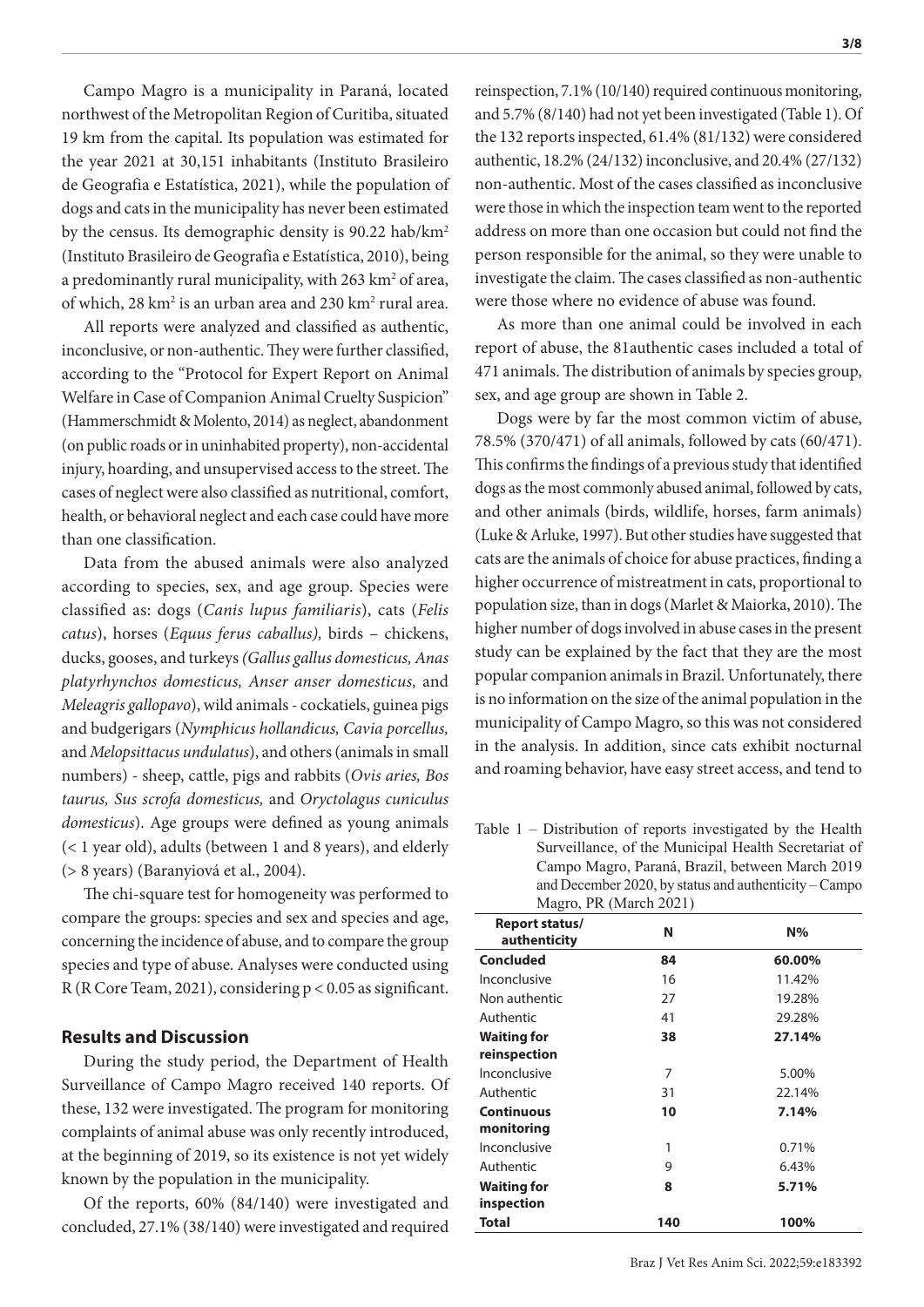isolate when sick, the true figures for abuse in this species may be much higher (Garcia, 2017; Machado et al., 2019; Marlet & Maiorka, 2010).

In the municipalities of Curitiba and Campo Largo, Paraná, more abuse cases were found in dogs than other evaluated species, but estimations of the relative size of the animal populations were not made (Costa et al., 2017; Hammerschmidt & Molento, 2012). Studies have pointed out the need to include the estimation of animal populations in the Brazilian Institute of Geography and Statistics (IBGE) censuses because only with a broad, general, and simultaneous study can real and comparative data from each municipality, state, and Brazilian region be used to control

Table 2 – Distribution of the animal victims of abuse cases investigated by the Health Surveillance, of the Municipal Health Secretariat of Campo Magro, Paraná, Brazil, between March 2019 and December 2020 by species, sex, and age group – Campo Magro, PR (March 2021)

| <b>Species</b>      | Gender       | Age group                | Ν              |
|---------------------|--------------|--------------------------|----------------|
| <b>Dogs</b>         |              |                          | 370            |
|                     | Female       | Adult                    | 26             |
|                     |              | Young                    | 10             |
|                     |              | Elderly                  | 3              |
|                     | Male         | Adult                    | 59             |
|                     |              | Young                    | 9              |
|                     |              | Elderly                  | 6              |
|                     | Not recorded | Adult                    | 79             |
|                     |              | Young                    | 23             |
|                     |              | Not recorded             | 155            |
| Cats                |              |                          | 60             |
|                     | Female       | Adult                    | 9              |
|                     |              | Young                    | 5              |
|                     |              | Not recorded             | 8              |
|                     | Male         | Adult                    | 3              |
|                     |              | Young                    | 5              |
|                     |              | Not recorded             | $\overline{7}$ |
|                     | Not recorded | Adult                    | 16             |
|                     |              | Young                    | 6              |
|                     |              | Not recorded             | 1              |
| <b>Birds</b>        |              |                          | 14             |
|                     | Female       | Adult                    | 8              |
|                     | Male         | Adult                    | $\overline{2}$ |
|                     | Not recorded | Adult                    | 4              |
| <b>Horses</b>       |              |                          | 12             |
|                     | Female       | Adult                    | 5              |
|                     | Male         | Adult                    | 5              |
|                     | Not recorded | Not recorded             | $\overline{2}$ |
| <b>Wild animals</b> |              |                          | 9              |
|                     | Female       | $\overline{a}$           | 0              |
|                     | Male         | Adult                    | $\overline{2}$ |
|                     | Not recorded | Adult                    | 7              |
| <b>Others</b>       |              |                          | 6              |
|                     | Female       | $\overline{\phantom{0}}$ | 0              |
|                     | Male         |                          | 0              |
|                     | Not recorded | Adult                    | 6              |
| <b>Total</b>        |              |                          | 471            |

the animal populations effectively and allocate resources as required by each region. Several Brazilian organizations and institutions have supported this proposal, including the ministry of health (Guimarães et al., 2018).

The sex of the animal was not recorded in 299 cases, most often when a large number of animals were considered in hoarding cases, in which the guardians did not know the sex or age of the animals. In the 172 animals where sex was known, 56.9% (98/172) were male and 43.0% (74/172) were female.

There was information about the age of 298 animals. Most, 77.5% (231/298) of the affected animals were adults, probably because of the higher proportion of adult animals in the Campo Magro animal population.

The 81 cases considered as authentic were classified according to the type of abuse (Figure 1) and the most common cause was neglect totaling 64.2% (52/81) of the classifications, confirming the findings of previous studies that indicated neglect as the most prevalent form of animal abuse (Crook, 2000; Hammerschmidt & Molento, 2012).

Excluding the cases in which only unsupervised street access was found (10 cases), indicating the absence of a responsible guardian, the other 71 cases (87.6%) were considered animal abuse cases. Unsupervised access to the street and abandonment were the most commonly identified causes after neglect, 12.3% (10/81) each. Unsupervised access of pets to the street is prohibited according to Municipal Law 226/2002. It is also a public nuisance, allowing uncontrolled reproduction rates, increasing the risk of animals contracting and transmitting diseases (including zoonosis), increasing the risk of traffic accidents and other fatal incidents that contribute to increased animal suffering, and risking aggression to both people and other animals. (Catapan et al., 2015; Garcia et al., 2012; Santana & Oliveira, 2006).



Figure 1 – Distribution of Authentic Reports investigated by the Health Surveillance, of the Municipal Health Secretariat of Campo Magro, Paraná, Brazil, between March 2019 and December 2020, classified by type.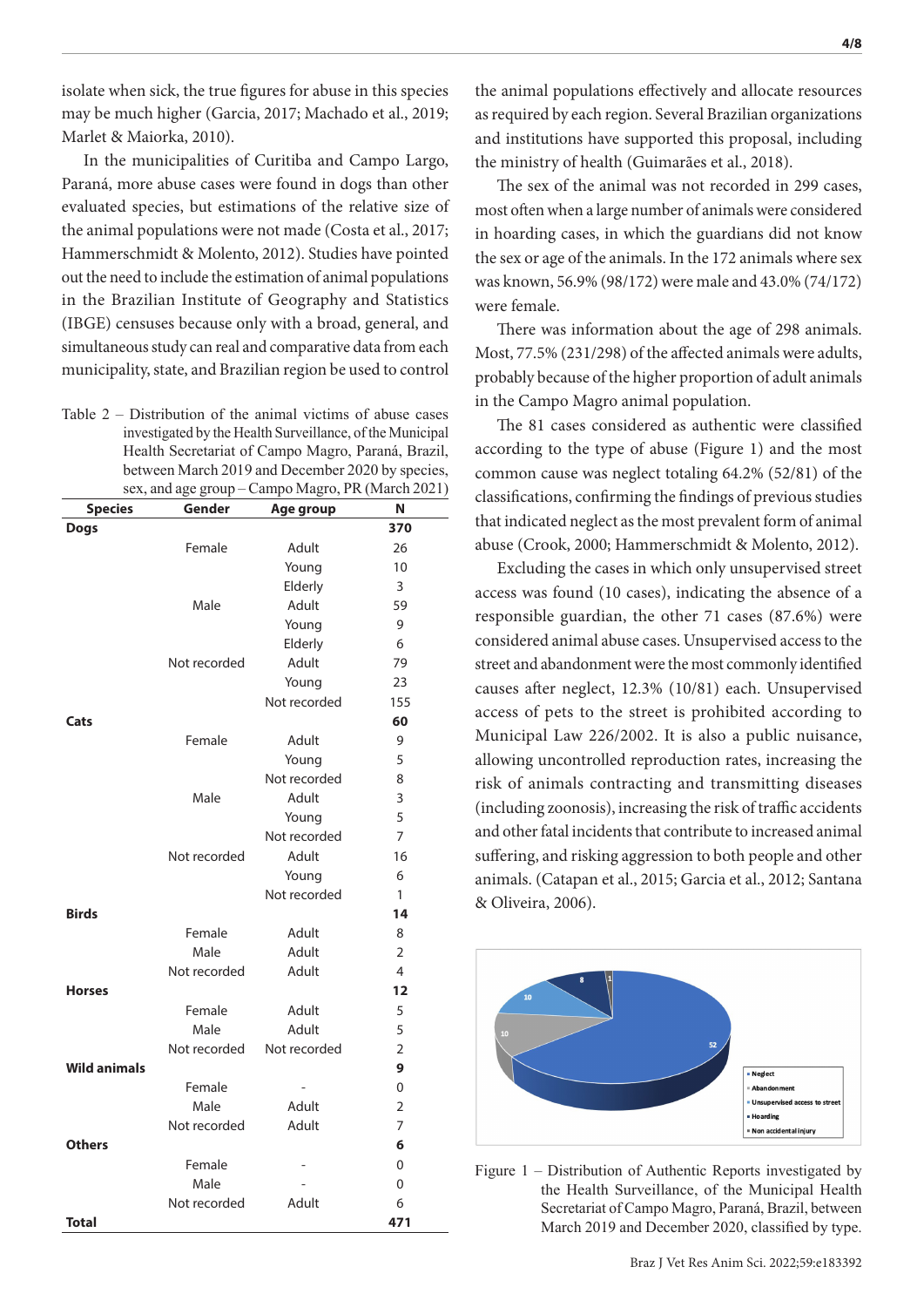The 52 cases of neglect were further classified (Figure 2), and since each case could have more than one classification, a total of 106 neglect classifications were made. The most common form of neglect was behavioral neglect (33.9%, 36/106), followed by comfort neglect (25.5%, 27/106). One of the primary reasons for reporting abuse was situations where animals were tied to short chains with insufficient space to perform their natural behavior and, in some cases, without shelter.

When comparing species and sex, concerning the occurrence of abuse, the p-value < 0.001 indicates nonhomogeneity in the sex group for dogs (Table 3), showing that the sex of the dogs influences the occurrence of abuse. Other p-values were not significant.



Figure 2 – Distribution of neglect cases investigated by the Health Surveillance, of the Municipal Health Secretariat of Campo Magro, Paraná, Brazil, between March 2019 and December 2020 classified by type.

and sex -– Campo Magro, PR (March 2021)

| <b>Species</b>      | N              | $\%$   | p-value |
|---------------------|----------------|--------|---------|
| <b>Dogs</b>         |                |        |         |
| Male                | 74             | 43.02% | < 0.001 |
| Female              | 39             | 22.67% |         |
| Cats                |                |        |         |
| Male                | 15             | 8.72%  | 0.249   |
| Female              | 22             | 12.79% |         |
| <b>Birds</b>        |                |        |         |
| Male                | 2              | 1.16%  | 0.057   |
| Female              | 8              | 4.65%  |         |
| <b>Horses</b>       |                |        |         |
| Male                | 5              | 2.91%  | 1       |
| Female              | 5              | 2.91%  |         |
| <b>Wild animals</b> |                |        |         |
| Male                | $\overline{2}$ | 1.16%  |         |
| Female              |                |        |         |
| <b>Other</b>        |                |        |         |
| Male                |                |        |         |
| Female              |                |        |         |
| <b>Total</b>        |                |        |         |
| Male                | 98             | 56.97% | 0.067   |
| Female              | 74             | 43.03% |         |

Munro & Munro (2008) obtained similar results, finding a predominance of male dogs affected by mistreatment (70%) in a population in which male dogs represented 50% of the total. This suggests that violent owners may prefer to own male dogs and since male dogs can be more difficult to control, or more aggressive than females, this may also trigger violence. Another study (Marlet & Maiorka, 2010) observed a slight predominance of males in a necroscopic examination of abused dogs, but they reported that sex was not a relevant factor in the choice of animals for abuse, since the levels were compatible with the predominance of male dogs in the region studied.

Table 4 shows the correlation between age and incidence of abuse for dogs (p < 0.001). A previous study showed significant differences in levels of non-accidental trauma in dogs less than two years of age, compared to the proportion of similarly aged animals in the general population (Munro & Thrusfield, 2001). According to the authors, young animals may be less manageable than older animals and therefore provoke the potentially aggressive owner into violence. Marlet & Maiorka (2010) found evidence of younger animals up to one year old being mistreated in the studied population proportional to population size.

There were significant correlations ( $p < 0.001$ ) between the species and the different forms of abuse for dogs and cats (Table 5).

Understanding the most frequent types of animal abuse in a locality and which groups of animals are more vulnerable is fundamental to combat those crimes. Although there are laws and constitutional principles that provide Table 3 – Comparison between species of the animal victims

Table 4 – Comparison between species of the animal victims and age group – Campo Magro, PR (March 2021)

| <b>Species</b>      | N   | $\%$              | p-value |  |
|---------------------|-----|-------------------|---------|--|
| Dogs                |     |                   |         |  |
| Adult               | 164 | 76.28%<br>< 0.001 |         |  |
| Young               | 42  | 19.53%            |         |  |
| Elderly             | 9   | 4.19%             |         |  |
| Cats                |     |                   |         |  |
| Adult               | 28  | 63.64%            | 0,07    |  |
| Young               | 16  | 36.36%            |         |  |
| <b>Birds</b>        |     |                   |         |  |
| Adult               | 14  | 100%              |         |  |
| <b>Horses</b>       |     |                   |         |  |
| Adult               | 10  | 100%              |         |  |
| <b>Wild animals</b> |     |                   |         |  |
| Adult               | 9   | 100%              |         |  |
| <b>Other</b>        |     |                   |         |  |
| Adult               | 6   | 100%              |         |  |
| <b>Total</b>        |     |                   |         |  |
| Adult               | 231 | 77.52%            | < 0.001 |  |
| Young               | 58  | 19.46%            |         |  |
| Elderly             | 9   | 3.02%             |         |  |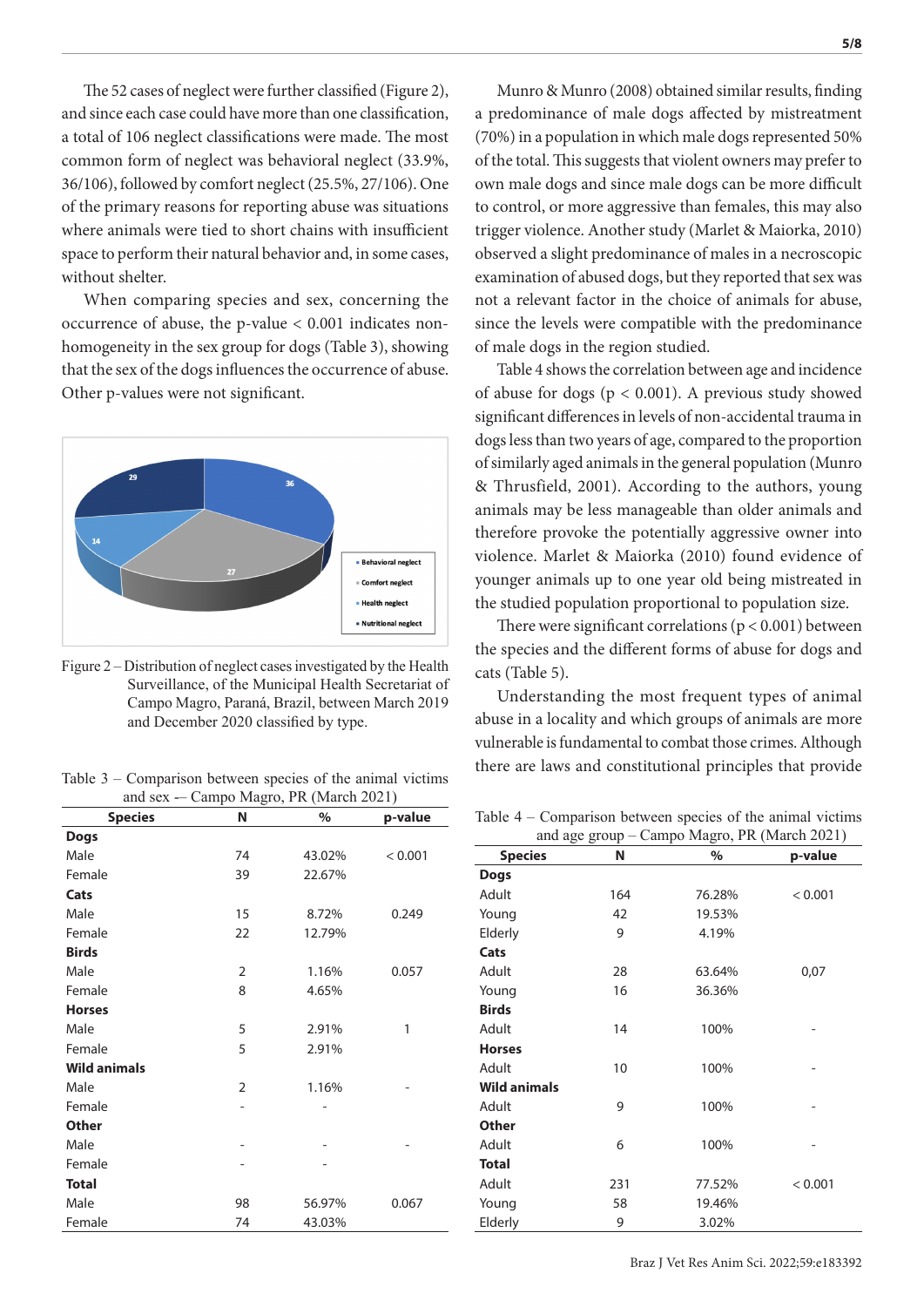| Table $5$ – Comparison between species of the animal victims |  |  |  |
|--------------------------------------------------------------|--|--|--|
| and type of abuse – Campo Magro, PR (March 2021)             |  |  |  |

| unu vjet vi uvuot      |                | $\sum_{i=1}^{n}$ |         |
|------------------------|----------------|------------------|---------|
| <b>Species</b>         | N              | $\%$             | p-value |
| <b>Dogs</b>            |                |                  |         |
| Neglect                | 144            | 38.91%           | < 0.001 |
| Hoarding               | 166            | 44.86%           |         |
| Unsupervised access to | 30             | 8.11%            |         |
| street                 |                |                  |         |
| Abandonment            | 29             | 7.88%            |         |
| Non accidental injury  | 1              | 0.27%            |         |
| Cats                   |                |                  |         |
| Neglect                | 19             | 31.68%           | < 0.001 |
| Hoarding               | 30             | 50.00%           |         |
| Unsupervised access to | 10             | 16.66%           |         |
| street                 |                |                  |         |
| Abandonment            | 1              | 1.66%            |         |
| <b>Birds</b>           |                |                  |         |
| Neglect                | 7              | 50%              |         |
| Hoarding               | 7              | 50%              |         |
| <b>Horses</b>          |                |                  |         |
| Neglect                | $\overline{2}$ | 16.66%           |         |
| Unsupervised access to | 10             | 83.34%           |         |
| street                 |                |                  |         |
| <b>Wild animals</b>    |                |                  |         |
| Neglect                | $\overline{2}$ | 22.22%           |         |
| Hoarding               | 7              | 77.78%           |         |
| <b>Other</b>           |                |                  |         |
| Neglect                | 6              | 100%             |         |

for administrative, civil, and criminal penalties for people who practice animal cruelty, the problem is complex and faces many obstacles (Lemos, 2008).

To reduce neglect and other forms of animal abuse, the municipal programs play a fundamental role, especially helping other agencies that are active in fighting crimes against the fauna such as state agencies, since these bodies are not able to meet the report demand generated. To effectively monitor crimes involving animals, it is necessary to implement programs to respond to animal abuse reports throughout the Brazilian territory, establishing

# **References**

Ataide VA Jr. Introdução ao direito animal brasileiro. Rev Bras Direito Anim. 2018;13(3):48-76.

Baranyiová E, Holub A, Tyrlík M, Janáčková B, Ernstová M. Behavioural differences of dogs of various ages in Czech households. Acta Vet Brno. 2004;73(2):229-33. [http://dx.doi.](https://doi.org/10.2754/avb200473020229) [org/10.2754/avb200473020229.](https://doi.org/10.2754/avb200473020229)

Benetato MA, Reisman R, McCobb E. The veterinarian's role in animal cruelty cases. J Am Vet Med Assoc. 2011;238(1):31-4. [http://dx.doi.org/10.2460/javma.238.1.31.](https://doi.org/10.2460/javma.238.1.31) [PMid:21194315.](https://www.ncbi.nlm.nih.gov/entrez/query.fcgi?cmd=Retrieve&db=PubMed&list_uids=21194315&dopt=Abstract)

well-defined protocols for the diagnosis of animal abuse. It is also necessary to educate the population regarding animal welfare so that there is awareness of the owners about animal abuse. Thus, public policies and humanitarian education projects are needed to reduce rates of animal abuse and prevent new cases.

# **Conclusion**

Our data shows that most reports of animal abuse investigated by the Department of Health Surveillance were considered authentic. Neglect was the most frequent type of animal abuse and behavioral neglect was the most prevalent form. Statistically significant correlations were found between the sex of dogs and the occurrence of abuse and also between the age of dogs and abuse. Thus, public policies and projects promoting humane education should be implemented in the municipality to reduce cases of animal abuse.

# **Conflict of Interest**

The authors declare that they do not have any conflict of interest.

# **Ethics Statement**

This study was approved by the Ethics Committee on Research in Human Beings of the Setor de Ciências da Saúde, Universidade Federal do Paraná (CEP/SD 3.934.014 and CAAE: 29674920.3.0000.0102).

## **Acknowledgements**

The authors thank the Conselho Nacional de Desenvolvimento Científico e Tecnológico (CNPq) for a scholarship to Larissa Rachel Wolf and also the Municipal Health Secretariat of Campo Magro, Paraná.

Brasil. Lei n. 9.605, de 12 de fevereiro de 1998. Dispõe sobre as sanções penais e administrativas derivadas de condutas e atividades lesivas ao meio ambiente, e dá outras providências [Internet]. Diário Oficial da União; Brasília; 1998 Feb 12 [cited 2021 Mar 21], nº 128:1. Available from: http://www.planalto.gov.br/ccivil\_03/leis/l9605.htm.

Catapan DC, Villanova JA Jr, Weber SH, Mangrich RMV, Szczypkovski AD, Catapan A, Pimpão CT. Percepção e atitudes de amostra populacional sobre guarda responsável,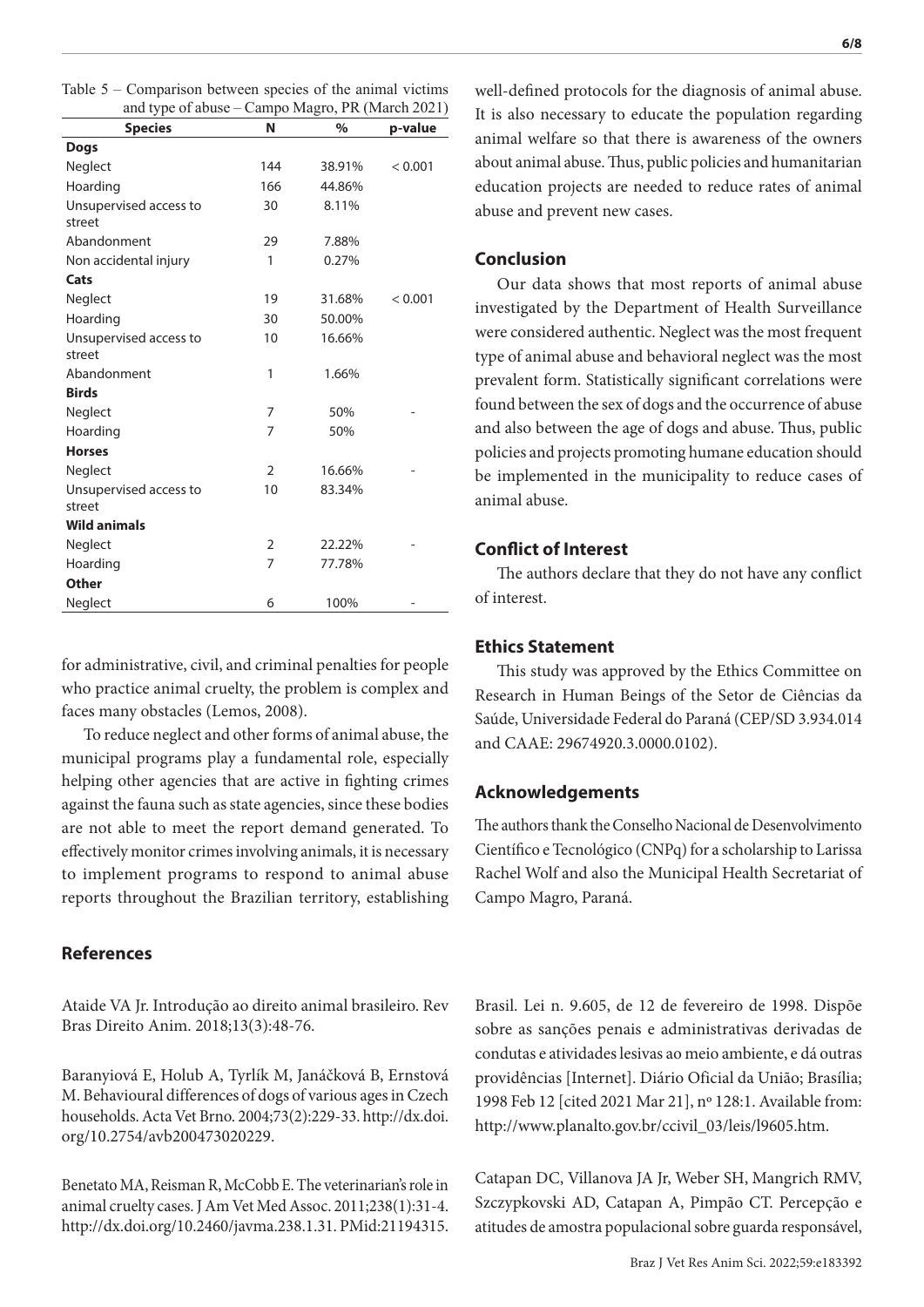zoonoses e cães em vias públicas. Rev Bras Cienc Vet. 2015;22(2):92-8. [http://dx.doi.org/10.4322/rbcv.2015.358.](https://doi.org/10.4322/rbcv.2015.358)

Costa ED, Martins CM, Cunha GR, Ferreira F, Garcia RCM, Biondo AW. Análise de denúncias de maus-tratos contra animais em Curitiba, Paraná, e correlação com renda mensal e homicídios. Rev Educ Contin Med Vet Zootec CRMV-SP. 2017;15(1):75-6.

Crook A. The CVMA animal abuse position: how we got here. Can Vet J. 2000;41(8):631-5. [PMid:10945130.](https://www.ncbi.nlm.nih.gov/entrez/query.fcgi?cmd=Retrieve&db=PubMed&list_uids=10945130&dopt=Abstract)

Dias EC. Os animais como sujeitos de direito. Rev Bras Direito Anim. 2006;1(1):119-21.

Faraco CB. Human-animal interaction. Ciênc Vet Tróp. 2008;11(1):31-5.

Friedmann R, Son H. The human-companion animal bond: how humans benefit. Vet Clin North Am Small Anim Pract. 2009;39(2):293-326. [http://dx.doi.org/10.1016/j.](https://doi.org/10.1016/j.cvsm.2008.10.015) [cvsm.2008.10.015.](https://doi.org/10.1016/j.cvsm.2008.10.015) [PMid:19185195.](https://www.ncbi.nlm.nih.gov/entrez/query.fcgi?cmd=Retrieve&db=PubMed&list_uids=19185195&dopt=Abstract)

Garcia RCM, Calderón N, Ferreira F. Consolidation of international guidelines for the management of canine populations in urban areas and proposal of performance indicators. Rev Panam Salud Publica. 2012;32(2):140-4. [http://dx.doi.org/10.1590/S1020-49892012000800008.](https://doi.org/10.1590/S1020-49892012000800008) [PMid:23099875.](https://www.ncbi.nlm.nih.gov/entrez/query.fcgi?cmd=Retrieve&db=PubMed&list_uids=23099875&dopt=Abstract)

Garcia RCM. Desafios para o enfrentamento da negligência. In: Tostes RA, Reis STJ, Castilho VV, editors. Tratado de medicina veterinária legal. 1ª ed. Curitiba: Medvep; 2017. p. 317-33.

Guimarães CF, Martins C, Baquero OS, Biondo AW. Inclusão de cães e gatos no censo IBGE 2020. Clin Vet. 2018;23(132):26-30.

Hammerschmidt J, Molento CFM. Retrospective analysis of animal abuse in the region of Curitiba, State of Paraná, Southern Brazil, using animal welfare criteria. Braz J Vet Res Anim Sci. 2012;49(6):431-41.

Hammerschmidt J, Molento CFM. Protocol for expert report on animal welfare in case of companion animal cruelty suspicion. Braz J Vet Res Anim Sci. 2014;51(4):282-96. [http://dx.doi.org/10.11606/issn.1678-4456.v51i4p282-296.](https://doi.org/10.11606/issn.1678-4456.v51i4p282-296)

Instituto Brasileiro de Geografia e Estatística – IBGE [Internet]. Cidades e Estados; 2021 [cited 2022 Feb 22].

Available from: https://www.ibge.gov.br/cidades-e-estados/ pr/campo-magro.html

Instituto Brasileiro de Geografia e Estatística – IBGE [Internet]. Cidades e Estados; 2010 [cited 2022 Feb 22]. Available from: https://www.ibge.gov.br/cidades-e-estados/ pr/campo-magro.html

Lemos KC. Análise da legislação aplicável na proteção do bem-estar animal. Cienc Vet Tróp. 2008;11(1):80-3.

Luke C, Arluke A. Physical cruelty toward animals in Massachusetts, 1975-1996. Soc Anim. 1997;5(3):195-204. [http://dx.doi.org/10.1163/156853097X00123](https://doi.org/10.1163/156853097X00123).

Machado DS, Machado JC, Souza JOT, Sant'Anna AC. The importance of responsible cat ownership: practical aspects and connections with animal welfare. Rev Acad Cienc Anim. 2019;17:1-13. [http://dx.doi.org/10.7213/1981-](https://doi.org/10.7213/1981-4178.2019.17103) [4178.2019.17103.](https://doi.org/10.7213/1981-4178.2019.17103)

Marlet EF, Maiorka PC. Retrospective analyzes of cruelty toward dogs and cats in the city of São Paulo. Braz J Vet Res Anim Sci. 2010;41(5):385-94. [http://dx.doi.org/10.11606/](https://doi.org/10.11606/issn.1678-4456.bjvras.2010.26820) [issn.1678-4456.bjvras.2010.26820](https://doi.org/10.11606/issn.1678-4456.bjvras.2010.26820).

McMillan DF, Duffy DL, Zawistowski SL, Serpell JA. Behavioral and psychological characteristics of canine victims of abuse. J Appl Anim Welf Sci. 2015;18(1):92- 111. [http://dx.doi.org/10.1080/10888705.2014.962230](https://doi.org/10.1080/10888705.2014.962230). [PMid:25257564.](https://www.ncbi.nlm.nih.gov/entrez/query.fcgi?cmd=Retrieve&db=PubMed&list_uids=25257564&dopt=Abstract)

Menezes ADS Fo. The Polices Public Construction of Animal Protection in Brazil: an analysis of the animal rights from the ethical, legal and social point of view [dissertação]. São Luis: Universidade Federal do Maranhão; 2015. 114 f.

Monsalve S, Ferreira F, Garcia RCM. The connection between animal abuse and interpersonal violence: a review from the veterinary perspective. Res Vet Sci. 2017;114:18-26. [http://](https://doi.org/10.1016/j.rvsc.2017.02.025) [dx.doi.org/10.1016/j.rvsc.2017.02.025](https://doi.org/10.1016/j.rvsc.2017.02.025)[. PMid:28279899.](https://www.ncbi.nlm.nih.gov/entrez/query.fcgi?cmd=Retrieve&db=PubMed&list_uids=28279899&dopt=Abstract)

Monsalve S, Pereira EL, Leite LO, Polo G, Garcia RCM. Perception, knowledge and attitudes of small animal practitioners regarding animal abuse and interpersonal violence in Brazil and Colombia. Res Vet Sci. 2019;124:61-9. [http://dx.doi.org/10.1016/j.rvsc.2019.03.002.](https://doi.org/10.1016/j.rvsc.2019.03.002) [PMid:30852356.](https://www.ncbi.nlm.nih.gov/entrez/query.fcgi?cmd=Retrieve&db=PubMed&list_uids=30852356&dopt=Abstract)

Nathanson JN. Animal hoarding: slipping into the darkness of comorbid animal and self-neglect. J Elder Abuse Negl. 2009;21(4):307-24. [http://dx.doi.](https://doi.org/10.1080/08946560903004839) [org/10.1080/08946560903004839](https://doi.org/10.1080/08946560903004839)[. PMid:20183137.](https://www.ncbi.nlm.nih.gov/entrez/query.fcgi?cmd=Retrieve&db=PubMed&list_uids=20183137&dopt=Abstract)